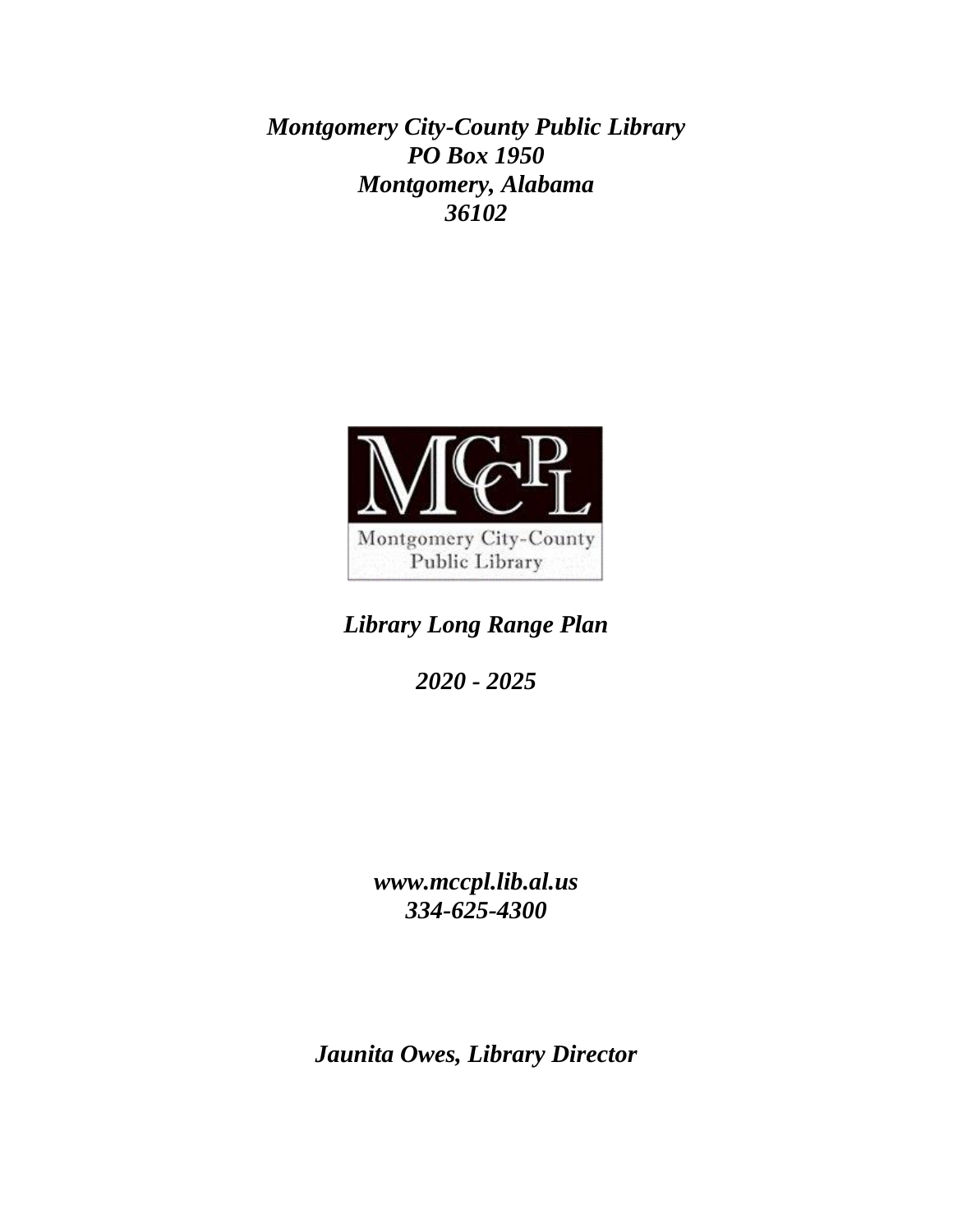# *Montgomery City County Public Library*

The Long Range Plan of the Montgomery City-County Public Library (the Library) is intended to serve as a guide to growth of programs and services of the public library for the next five years.

### *GOAL 1*

Everyone will continue to have high-speed access to the digital world to ensure that they can take advantage of the ever-growing resources and services available through the Internet.

#### **Objectives**

1.1. Investigate security issues and validity of loaning laptops and other electronic handheld devices to library patrons by fall of 2020.

1.2 Develop policy and procedure to support the lending of devices to library patrons based on objective 1.1 by 2021.

1.3. Review links and refresh website monthly to stay relevant to users; add Broken Link option to the Ask a Librarian function on website.

1.4 Monitor and develop plan to increase usage of the website to ensure links are active 98% of the time.

1.5. Apply for increased funding, through E-rate, to cover cost of internal connections for advanced technology by 2021.

1.6. Continue to follow computer stations refresher plan to assess replacement needs; maintain staff and public access computer stations continuously.

1.7. Explore the possibility of wireless and color printing options at all locations of the Library.

1.8. Explore the feasibility of allowing patrons to print from home and pick up printed material from a library of their choosing.

1.9. Allow new patrons to register online for library cards to access online resources and preregister for print material.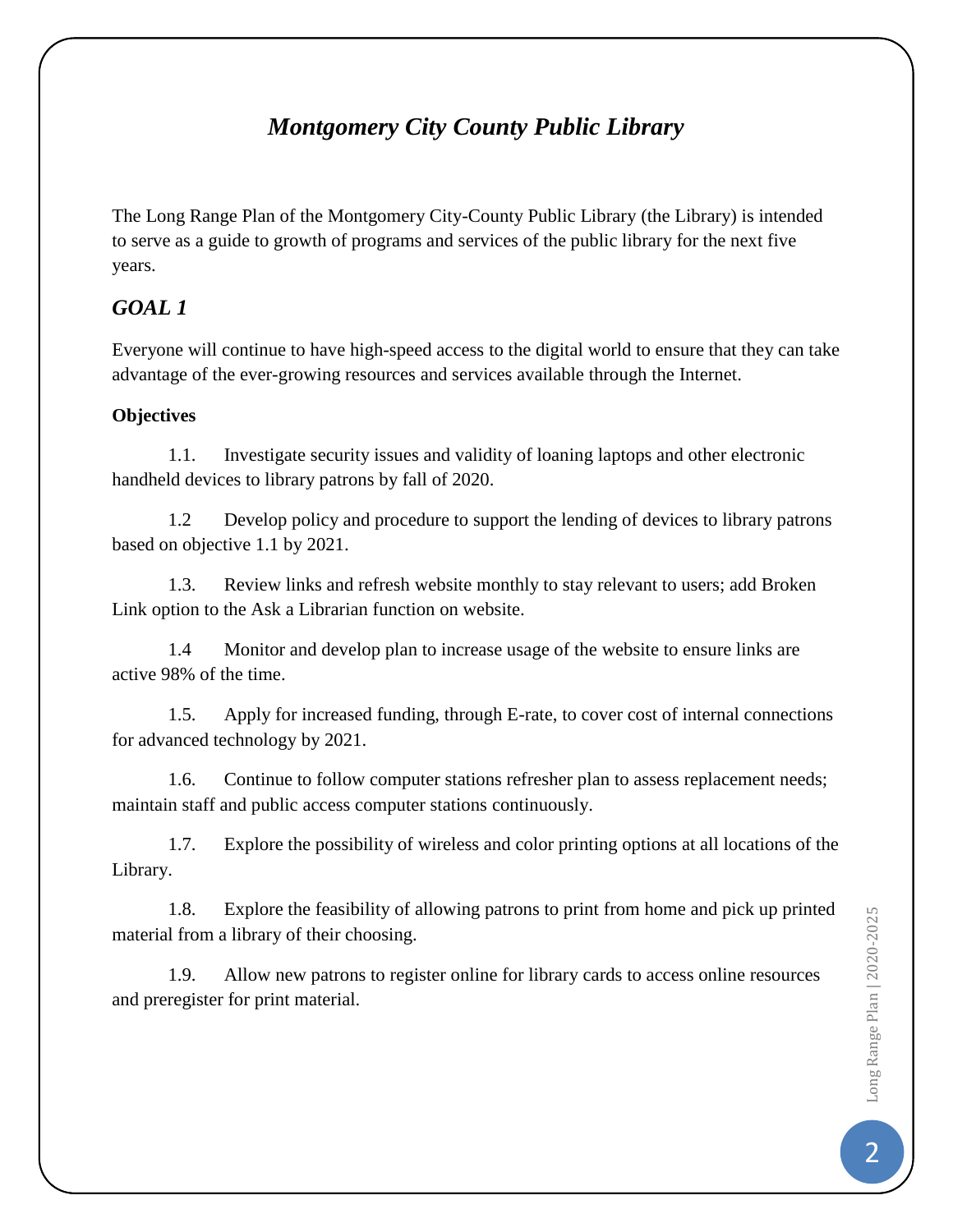## *GOAL 2*

Young children (under age five) will have programs and services designed to ensure that they will enter school ready to read, write and listen.

#### **Objectives:**

2.1. Continue to increase the use of early literacy programs and services for children under age five, using books, computers and story programs.

2.2. Advertise, through media outlets outside of the Library, the availability of services and programs that help develop cognitive skills of children under age five.

2.3. Provide continued early literacy training to youth services staff through ALA and other educational initiatives.

2.4. By 2025 all libraries will have programs and/or resources that support early literacy for children under the age of three, through outreach to daycares, workshops or classes for caregivers, early literacy kits, or a Lap-sit/Toddler Time.

2.5. Update the Early Literacy Stations with new games and learning program to attract use by parents and young children.

2.6. Annually, survey the level of impact programs have upon young children through participation surveys completed by the parent or caregiver.

2.7 Support the creation of child-friendly play spaces through the purchase or donation of toys and items that encourage imaginative play.

## *GOAL 3*

Children will have materials and programs that stimulate their imaginations and provide pleasurable reading, viewing and listening experiences.

### **Objectives**

3.1. By 2024, record, promote, view and share story times, crafts, finger plays, flannel board activities and action songs using current media options via streaming video for those without transportation to the Library and to supplement library-based programming.

3.2. Annually, increase number of children (ages 5-12), by 5% to carry and use a library card by promoting library card sign-up during summer reading programs, the Back to School Boot Camp, homework assistance, and all library programs with special emphasis during the month of September.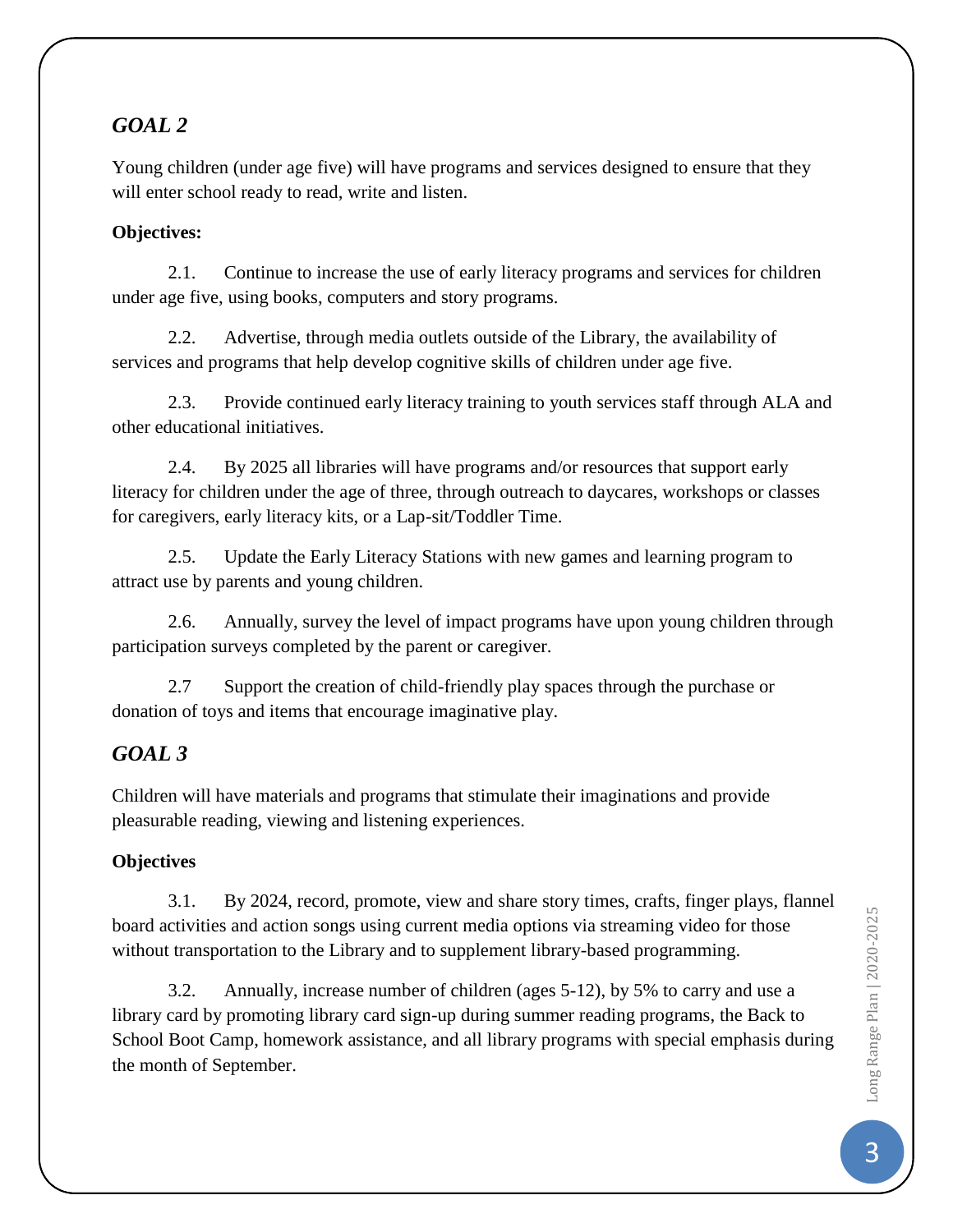3.3. By 2024, increase outreach programs at daycares and schools throughout Montgomery County.

3.4. Partner with community groups for shared events, programs, and training.

3.5. Annually, embrace new learning and entertainment technologies that appeal to children, and develop training and instructional programs in those technologies for both Library staff and users.

3.6. Annually, survey the level of impact programs have upon children through participation surveys completed by the parents, children and/or caregivers.

### *GOAL 4*

Teens will have materials and programs that respond to their current interests and provide pleasurable reading, viewing and listening experiences.

#### *Objectives*

4.1. Monthly, Librarians at each location of the Library will submit a list of Young Adult titles to the Collection Development Librarian for suggested acquisition.

4.2. By 2022, establish a joint teen advisory council composed of one or more teens from each branch to assist Librarians in developing programs of interest to teens.

4.3. Annually, survey teen Library users to determine level of satisfaction with new programs, materials and services.

4.4. Annually, a minimum of 70% of teens surveyed will indicate that they found something good to read, listen to or view at the Library.

4.5. Annually, a minimum of 70% of teens attending a Library sponsored or cosponsored program will evaluate the program as very good or excellent.

4.6. Annually, embrace new learning and entertainment technologies that appeal to teens and develop training and instruction programs in those technologies for both Library staff and Library users.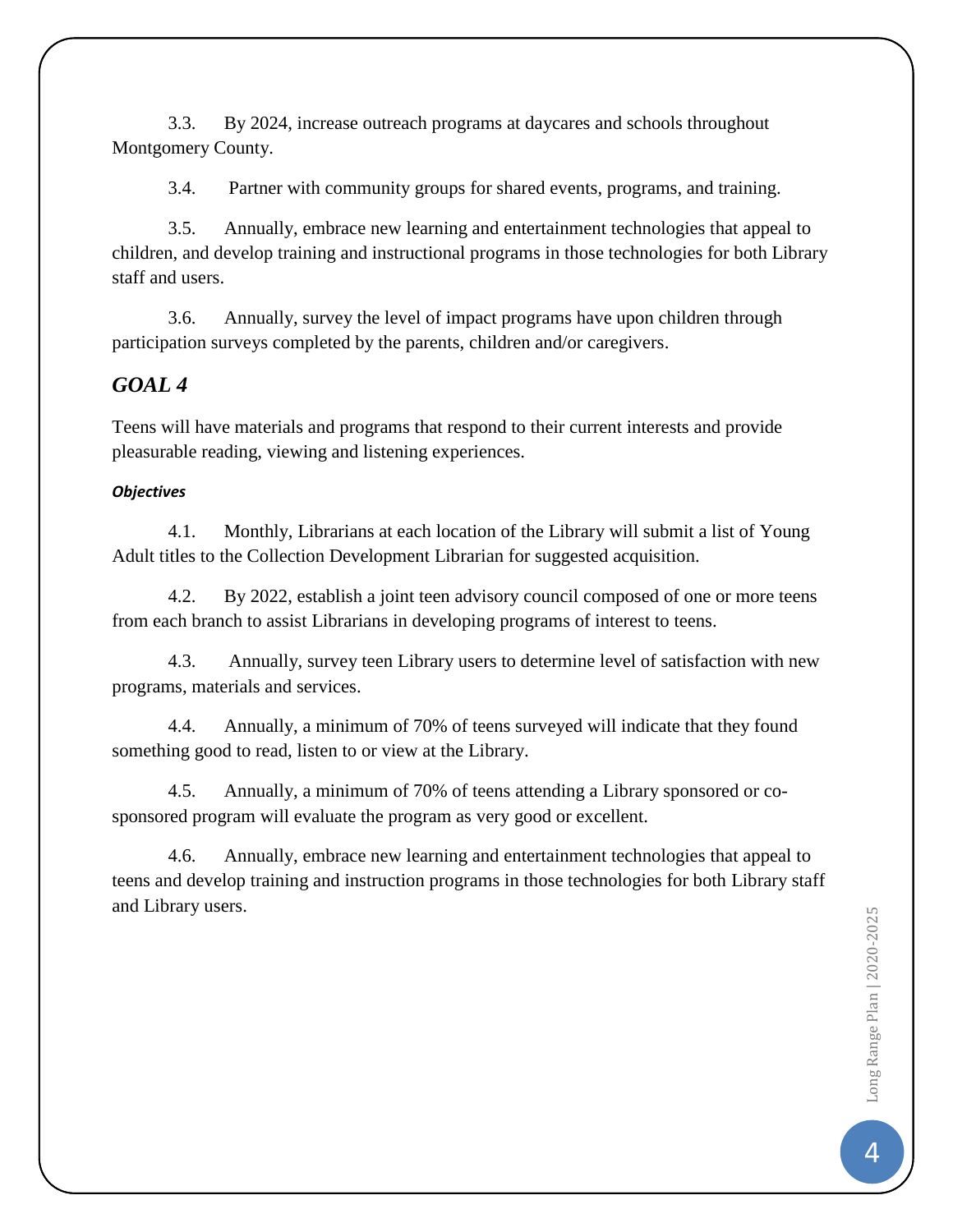## *GOAL 5*

Children and teens will have the books, media and digital resources they need to satisfy their curiosity and explore topics of personal interest.

#### *Objectives*

5.1. Continue to review new, visually attractive digital resources for potential acquisition.

5.2. Attend programs outside of the library that appeal to teens and conduct demonstrations of children's and teen-oriented digital resources at parent/teacher association meetings, homeschool group meetings and other venues including the Library, in order to make the citizens of Montgomery County aware of the resources available to them.

5.3. Demonstrate digital resources to teen advisory council (See objective 4.2.) and document the council's opinions of the resources.

5.4. Annually, a minimum of 70% of children surveyed who were looking for information or materials to explore a topic of personal interest will indicate that they found something of interest to them.

5.5. Annually, a minimum of 70% of teens surveyed who were looking for information or materials to explore a topic of personal interest will indicate that they found something of interest to them.

5.6. Annually, a minimum of 70% of teens surveyed who were looking for information or materials to explore a topic of personal interest will indicate the Library's collection was very good or excellent.

5.7. Provide current and accessible content for children and teens in a variety of formats and multiple reading levels.

5.8 Continue to expand children's and teen collections in manga, graphic novels, and trending topics related to race, gender, and identity.

5.9. Identify high interest or well-used materials that need updating or replacement due to being an incomplete collection, damaged, lost, or missing status.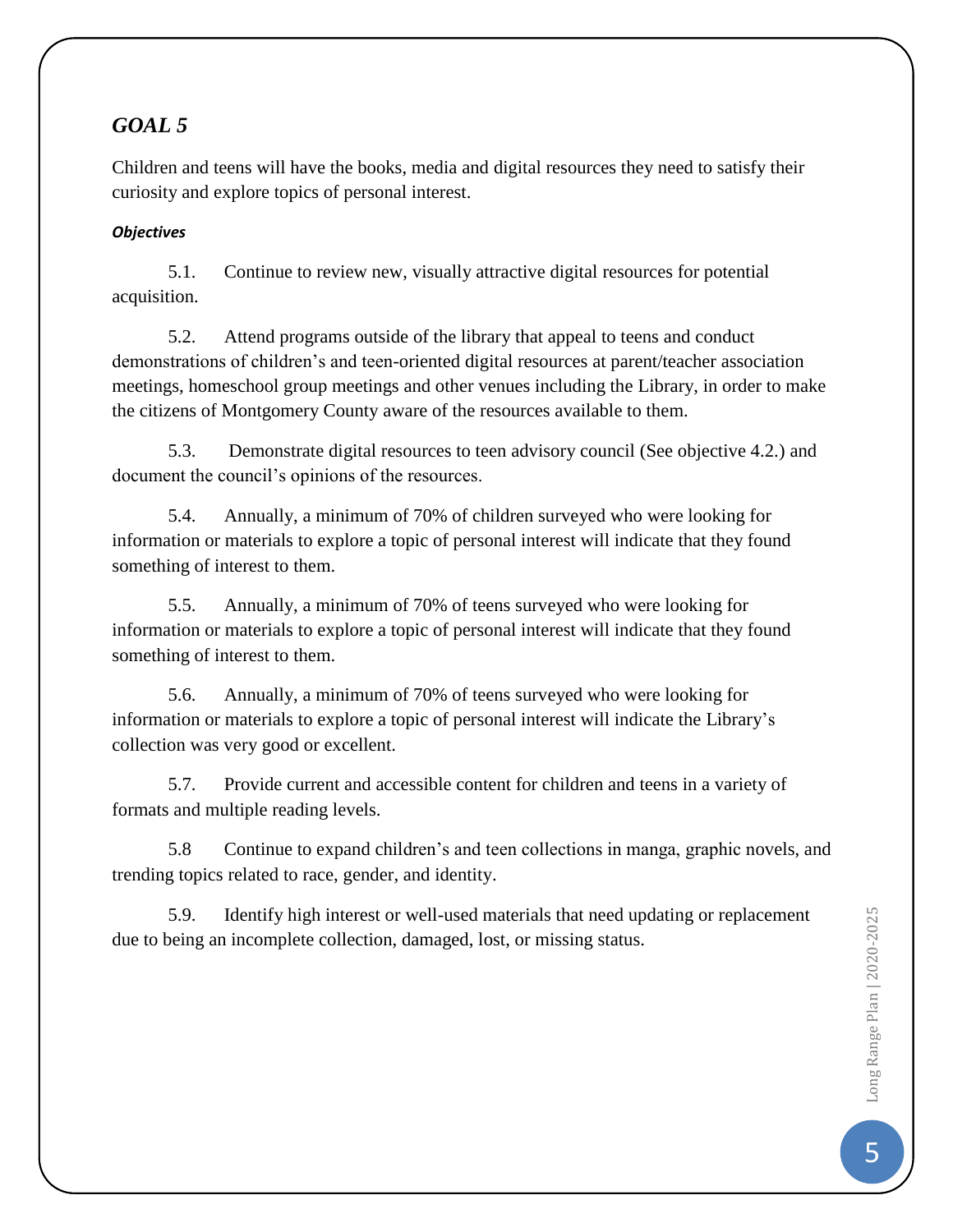## *GOAL 6*

Children and teens will have the resources they need to succeed in school.

### **Objectives**

6.1. Continue partnerships with other learning institutions that have been developed (elementary, middle and high schools) to assist Library users with assignments, projects and encourage a better understanding of how to use the Library for school and recreation; to include a parent's night at the library teaching parents how to help their children with PowerPoint and Google Classroom.

6.2. Develop in conjunction with the Montgomery Public Schools and Sirsi an ecard for all students; to be used at home or at school to access digital databases and books to help students with school work at the point of need.

6.3. Annually, present programs developed by the Library staff for students in order to describe and promote the Library's homework assistance services, databases and collections.

6.4. Annually, Morgan Library staff continue to develop and present a Back to School Boot Camp with assistance from system staff, explaining homework assistance services, databases and computer applications to school-age children in Montgomery County.

6.5. Annually, work with retired teachers and other volunteers to continue homework assistance services in all subject areas for school-age children.

6.6. Develop targeted resources, programming, and gathering spaces for the growing needs of homeschoolers (of all ages) and their families.

# *GOAL 7*

Adults will have the resources they need to explore topics of personal interest and continue to learn throughout their lives

### **Objectives**

7.1. Annually, a minimum of 70% of adults surveyed who were looking for information or materials to explore a topic of personal interest will indicate they found something of interest to them, and that these resources were very good or excellent.

7.2. By 2025, a minimum of 70% of adults who attended a program sponsored by the Library will evaluate the programs as very good or excellent.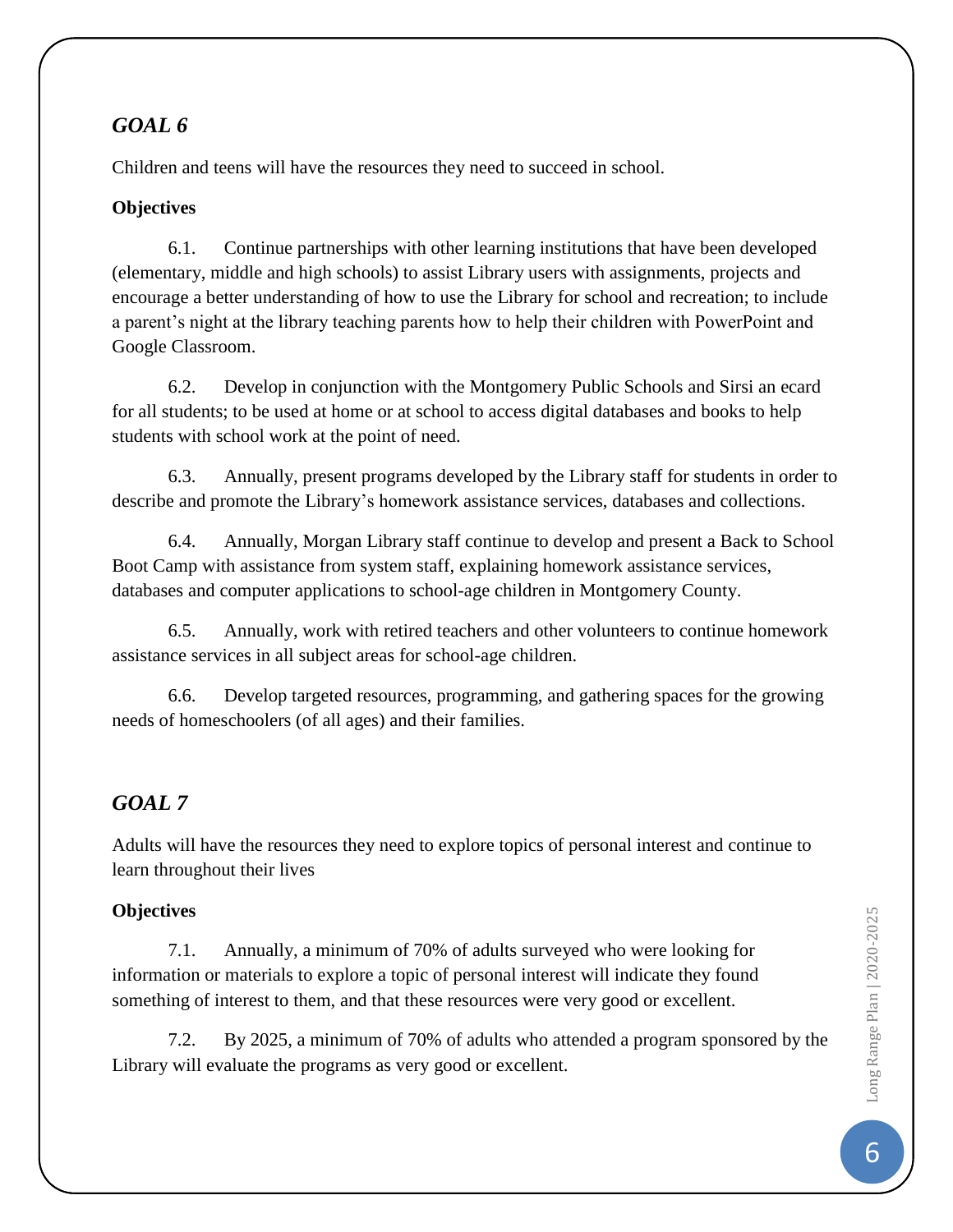7.3. By 2025, continue to maintain a high level of materials, programs, and digital resources of general interest to adults that will enhance the Library's current offerings to support their need for life-long learning.

7.4 Due to the ongoing COVID-19 pandemic, the Library will continue to focus on adding digital options for patrons who wish to attend programs remotely. Recording presentations, streaming events, etc. will be encouraged, in addition to creating original digital content.

7.5 By 2021, create and maintain a regular schedule of programming aimed at the senior adult populations of the River Region.

7.6. Annually, all locations of the Library will survey their Library users to ascertain current topics of personal interest around which to build the next year's adult informational program offerings.

### *GOAL 8*

Adults will enjoy a wide variety of new and popular materials available when and where they want them.

#### **Objectives**

8.1. Annually, develop and implement new and innovative exhibits that will engage adult Library users.

8.2. Annually, develop and implement service satisfaction surveys that will provide the Library staff with new ideas and a new approach to meeting needs of the adult Library user.

8.3. By 2025, implement a plan to reach non-Library users to determine the kind of programming and information required to ensure their usage of the Library.

8.4. By 2025, a minimum of 70% of adults surveyed will indicate that they found something good to read, listen to or view at the Library.

8.5. Annually, pursue grant funding that will assist the Library in presenting new programs for the adult Library user.

8.6. By 2025, continue to acquire a diverse selection of downloadable materials and instruct new Library users on how to use them on various devices.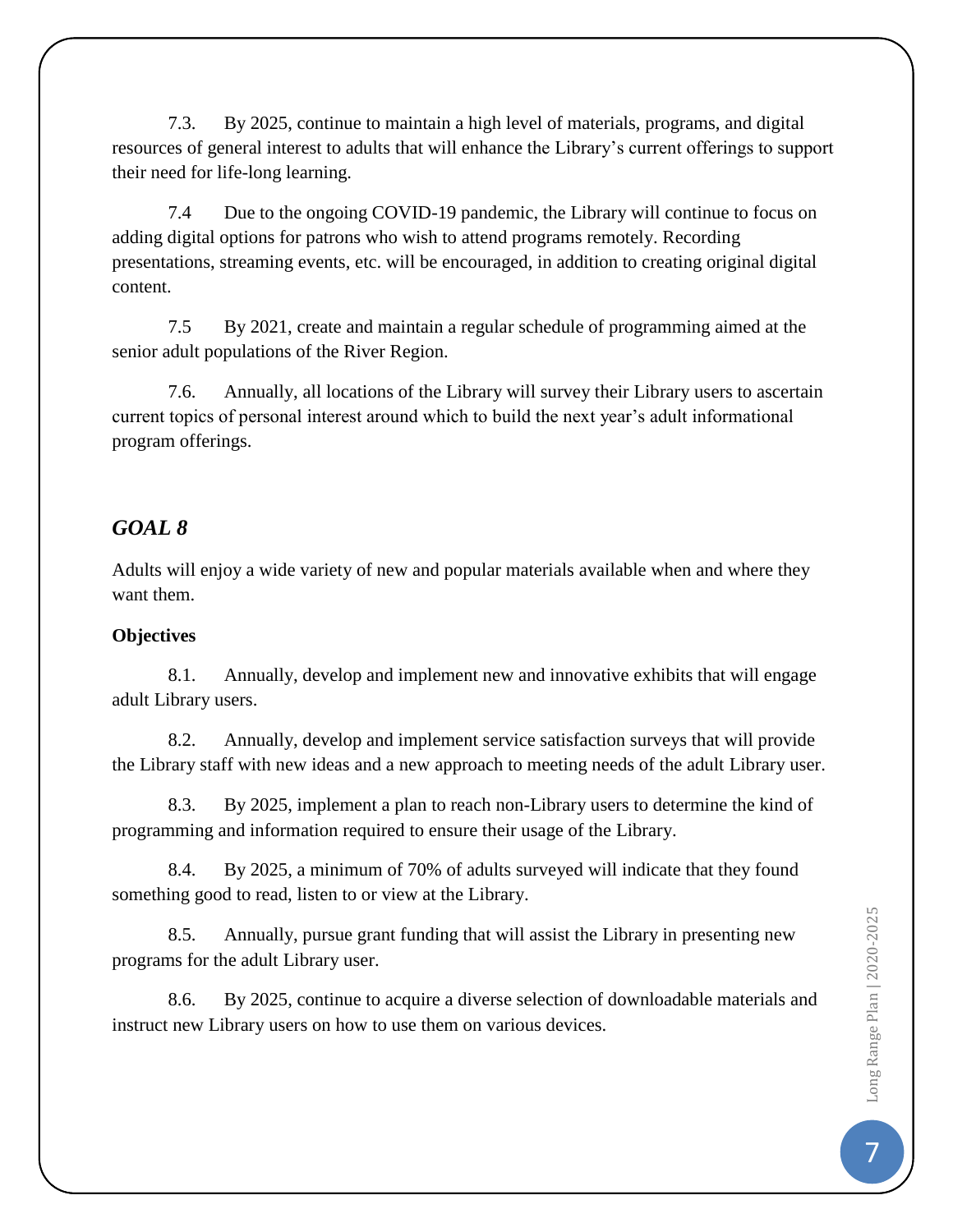8.7. Annually, embrace new learning and entertainment technologies to stay abreast of public interests and develop training and instruction programs in those technologies for both Library staff and Library users.

### *GOAL 9*

The Library will offer facilities that create and encourage ownership in the hearts and minds of all Library users.

### **Objectives**

9.1. Establish and create thriving, comfortable and inviting public meeting spaces for people to gather and share information at each library location.

9.2. Continue to encourage the use of meeting spaces by sponsoring Library programs and co-sponsoring programs in the public spaces.

9.3. Continue to encourage and invite clubs and other organizations to convene their monthly meetings in each location of the Library.

9.4. Develop a plan to make all facilities visually attractive and welcoming.

9.5. All library locations will conduct surveys to determine the effectiveness of library-sponsored programs and events; develop a methodology to capture survey data across the Library system.

# *GOAL 10*

The Library will foster a positive culture that recognizes the value of a diverse, thoughtful, creative and engaged staff, resulting in quality employees and high retention.

10.1 In recruiting for diversity, advertise available positions to library associations and library organizations that represent diversity, as well as at institutions like HBCUs and civil rights organizations.

10.2 Include a statement of commitment to diversity when advertising available positions.

10.3. Collaborate with organizations such as the Equal Justice Initiative and Southern Poverty Law Center to assist in supporting their initiatives and to provide training for Library staff.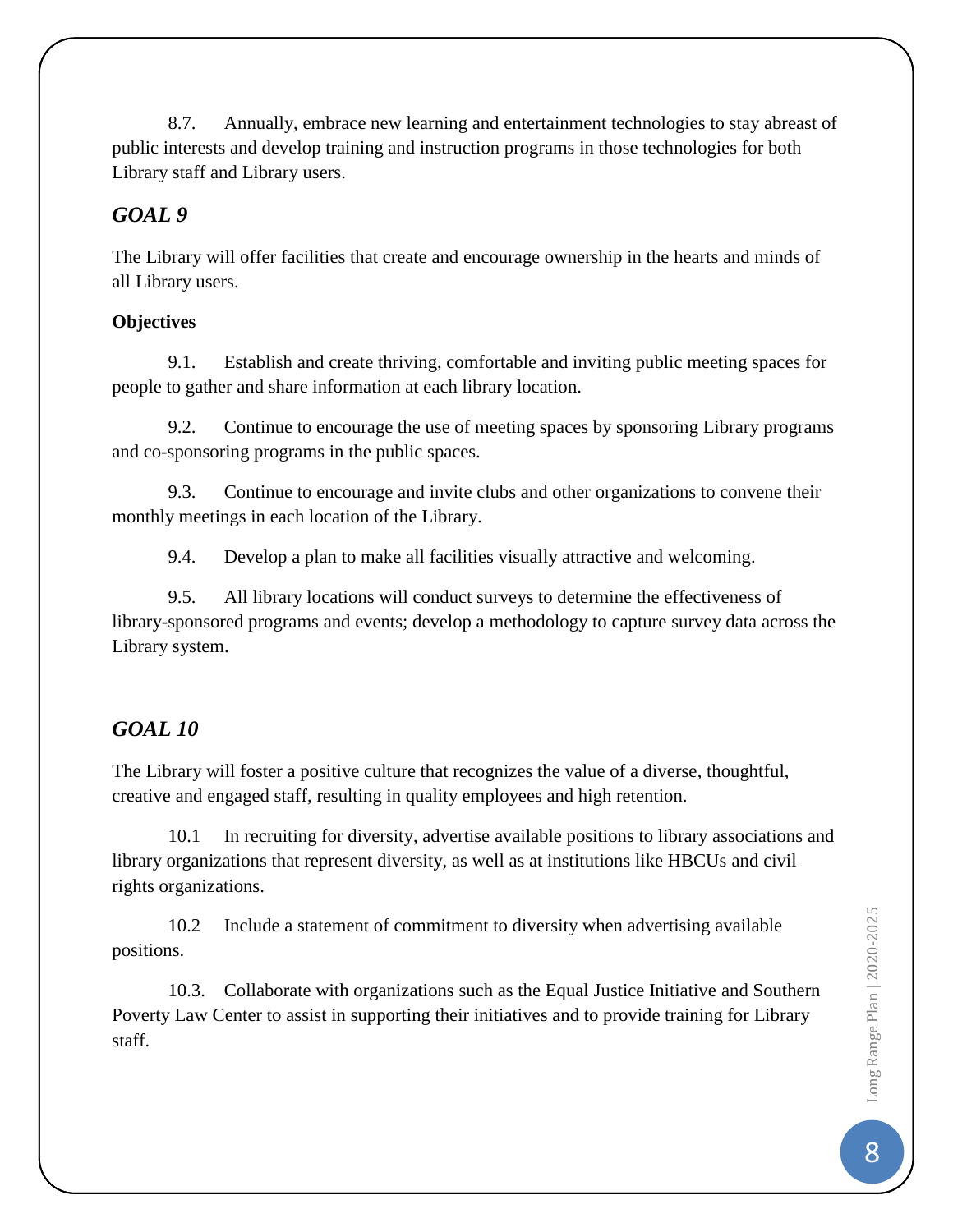10.4 By 2025, create a Diversity Action Plan, which outlines the Library's policies and guidelines, intended to assist the Library in complying with federal, state and city statutes and regulations.

10.5 Encourage staff participation in state, regional, and national library organizations and conferences.

10.6 Encourage staff to identify areas of interest for professional development and training opportunities.

10.7 Provide opportunities and point to resources for staff to advance their education, including tuition reimbursement and grants from the City of Montgomery, the Alabama Library Association, and other organizations.